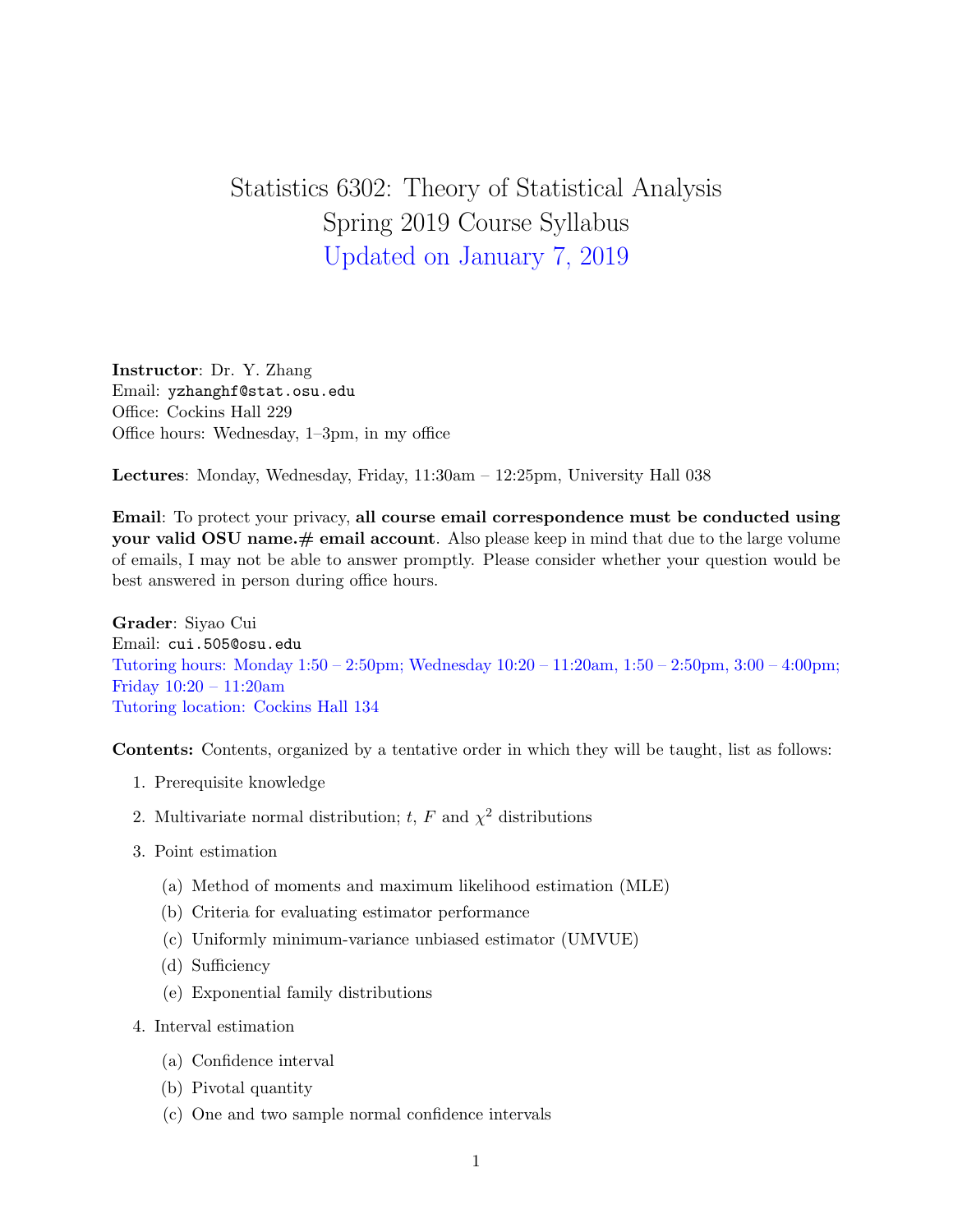- (d) Non-normal confidence intervals
- (e) Central Limit Theorem (CLT) and approximate confidence intervals
- 5. Hypothesis testing
	- (a) Concepts, simple versus simple test
	- (b) Tests for one and two sample normal distributions
	- (c) Large sample tests
	- (d) Duality of confidence interval and test
	- (e) Neyman-Pearson lemma
	- (f) Uniformly most powerful test (UMPT)
	- (g) Likelihood-ratio test
	- (h) Goodness-of-fit test

Prerequisites: STAT 6301 or STAT 6801, Not open to students with credit for STAT 6802

Course Website: carmen.osu.edu, all class contents and grades will be posted there

Textbook: The reading list and homework problems will be from the course textbook:

- John A. Rice. Mathematical Statistics and Data Analysis (Third Edition). Duxbury, 2007.
- Robert W. Keener. *Theoretical Statistics: Topics for a Core Course*. Springer, 2010.

We will mostly rely on the Rice book, with a few references to some chapters in the Keener book (especially for the interval estimation and testing parts). The Keener book can be downloaded by visiting <https://link.springer.com/book/10.1007/978-0-387-93839-4> on a campus computer or any other computer with an OSU campus IP address.

## Optional references:

- Robert V. Hogg, Joseph W. McKean, and Allen T. Craig. *Introduction to Mathematical* Statistics (Seventh Edition). Pearson, 2013.
- Larry Wasserman. All of Statistics (First Edition). Springer, 2004.

Course Materials: Partial notes will be posted on Carmen on the day before each class. These consist of a notes containing blank spaces, which I will fill in during the lecture. I will not share the marked-up slides, so please make arrangements with your classmates to obtain any missed class material. Please make sure that you understand and can do all the examples that we cover in class.

Homework: Homework assignments will be posted on a regular basis. Only part of the homework will be graded, but all questions can be important for exams. Solutions will be posted shortly after the due date of each homework. Homework should be submitted at the beginning of the lecture on its due date. No late homework accepted.

You may discuss the problems with each other in general terms, but you must write your own homework solutions. Late submissions will not be accepted. Starting and trying to get help early will be helpful. Academic misconduct of any sort will not be tolerated. Please review OSU's policies